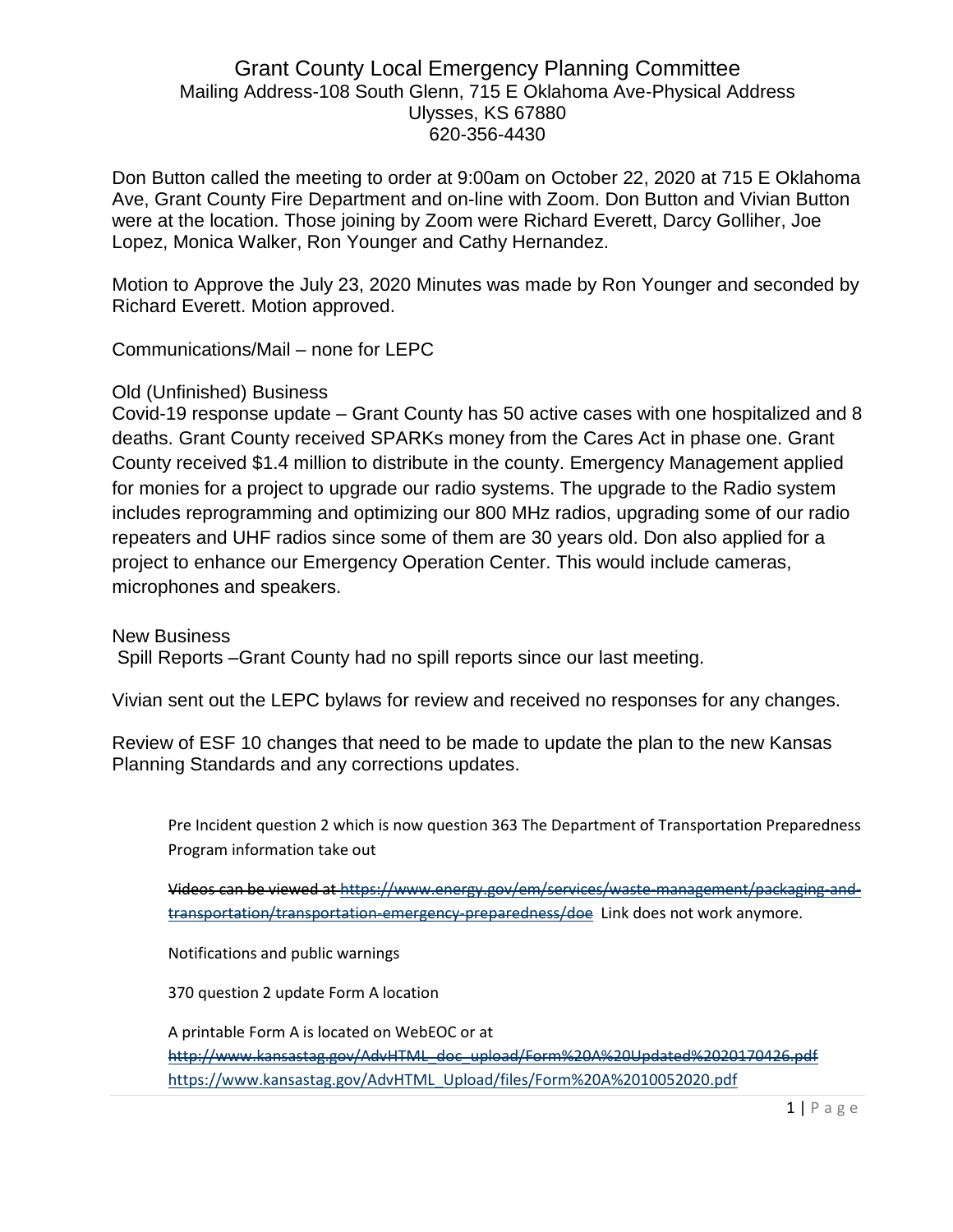#### From 2010 EOP TAKE OUT duplicate information

## Spill Reporting

Federal and state laws require that federal, state and local agencies be notified in the event of a spill, discharge or accidental release of any material that may endanger people or pollute the water, air or soil. The responsibility for reporting these spills lies with the facility owner/operator or, for transportation incidents, the shipper. Initial notification is made by calling 9-1-1. Grant County Law Enforcement Center will then call the necessary fire units and, if needed, a HAZMAT team. Medical support for the HazMat Team will be provided by the Grant County EMS.

In addition to notifying 911, the spiller is also responsible for notifying the appropriate state and federal agencies depending on the type of incident. Grant County Emergency Management will check with the responding Organization to insure that proper notification has been made to the National Response Center (NRC) as needed. Other notifications will be made in accordance to State and Federal requirements per standard operating procedures.

## From 2010 EOP TAKEOUT duplicate information

For spills of hazardous materials covered under SARA Title III, the 9-1-1 call fulfills the spiller's obligation to notify both the fire district and the County LEPC. Similarly, the call to the Kansas Division of Emergency Management (KDEM) constitutes the spiller's notification of the State Emergency Response Commission (SERC). For fixed facility spills that either affect or have the potential to affect other counties, the spiller has an additional obligation to notify the LEPC in each of those counties. If a spill occurs during transport, the shipper is required only to call 9-1-1. Regardless whether CERCLA, EPCRA, Toxic Substances Control Act (TSCA), or Oil Pollution Act (OPA) notifications must be made to KDEM, KDHE, and the NRC.

Pre Incident Question 8 move to Ingestion Pathway under Radiological now question 380

Take out this link on question 8 because it does not work any longer

### Information from the Environmental Protection Agency flier at

### http://www.epa.gov/region9/tribal/rtoc/spring11/01-2011-MerrttFlyer.pdf

A copy of "Transportation Emergency Preparedness Program Emergency Responders Radioactive Material Quick Reference Sheet" is in the File Archives.

Notifications and public Warnings

#### **Environmental clean-up**

*377 Describe the decision-making process for determining cleanup methods.*

*378 1. Describe the options for environmental clean-up and waste disposition*

*379 2. Describe the process to implement environmental cleanup; storage, treatment, and disposal of oil and hazardous materials* 

Grant County will work with guidance from Kansas Department of Health and Environment on options for clean-up and waster disposition. It is the spiller's responsibility to clean up the spill. We will have the spiller contact KDHE for proper methods and instructions.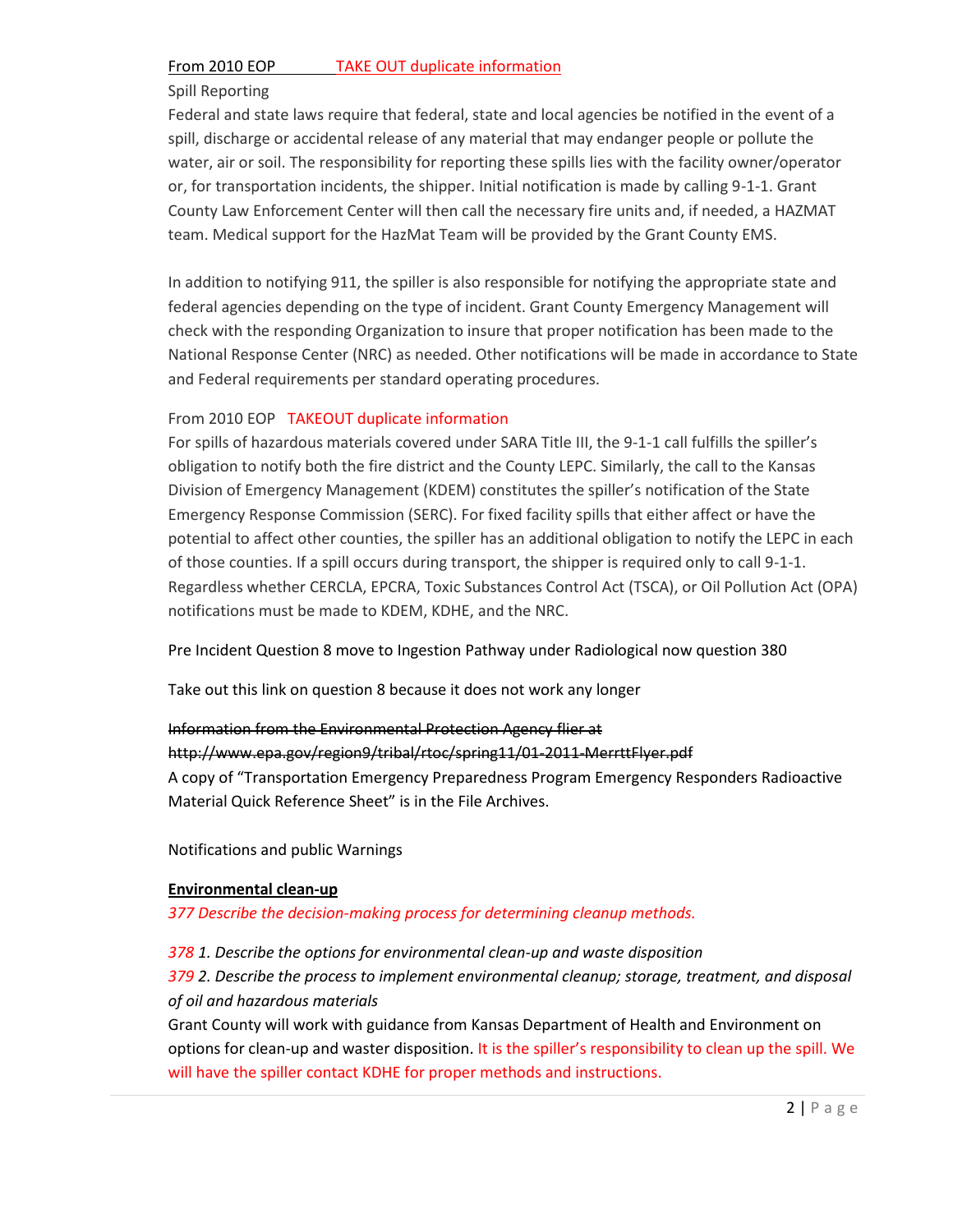Training Exercise and Planning Workshop

**Purpose, Scope and outcomes of today's TEPW**

**The purpose of the training and exercise planning workshop is to discuss the hazards that affect our community and evaluate the training needs for the community; and how best to address those needs. Do we need additional training and what exercise would best improve our response and capabilities?**

**Most of this year has been dealing with the COVID-19 outbreak and how to deal with the day to day challenges and changes to the United States, Kansas and our local county. Most trainings have been postponed unless they are done virtually. We updated the Kansas Region C Mitigation Plan which Grant County is a part of in May of 2020. It has an updated Hazard Analysis. Most of the updates were completed before the COVID-19 Pandemic.**

**We looked over our 2019 threats which were: 1. Severe Weather (which included all weather issues), 2. Wild land Fires, 3. Utility and Infrastructure Failure, 4. Hazardous Materials, 5. Infectious Disease/bio Terrorism Major Disease Outbreak, 6. Mass Casualty, 7. Animal Disease/FAD, Ag related Incidents, and 8. Terrorism/Agri-Terrorism/Cyber-security. We discussed moving number 5 Infectious Disease/Bio-Terrorism and Major Disease Outbreak up. We are in a drought since we have not had any rain since September 12th and have been having a lot of high winds and dirt storms so we need to leave Wild Land Fires high on the list. Since not many people were at the meeting Don asked them to look over the information and if we need to change anything to please let him know before our November meeting.** 

**We also need to update our exercise calendar for 2020 for 2021-2023 The second quarter we were suppose to have a full scale Public Health/Hospital/LTC Exercise. We have been having a real event since March.** 

**The Health Department had to complete an After Action Report for what they had done up to July 30. It has not been approved yet by the state. Don said he would put it into the KETS system before the end of the year.** 

**Don helped set up a drill with Buffalo Dunes wind farms and Grant and Haskell Counties. The drill was to test the notification system. Since the farm is in Grant and Haskell counties, they had a person call from a location and see where the 911 call went to. It went to Grant County Dispatch. The person also called the office and the office called 911 and it went to Haskell County Dispatch. Grant County Dispatch dispatched EMS and Law Enforcement and contacted Haskell County. Haskell County was calling Grant County when they got the call after dispatching their EMS and Law Enforcement. Haskell had several large trucks with wind generator blades going thru on highway 83**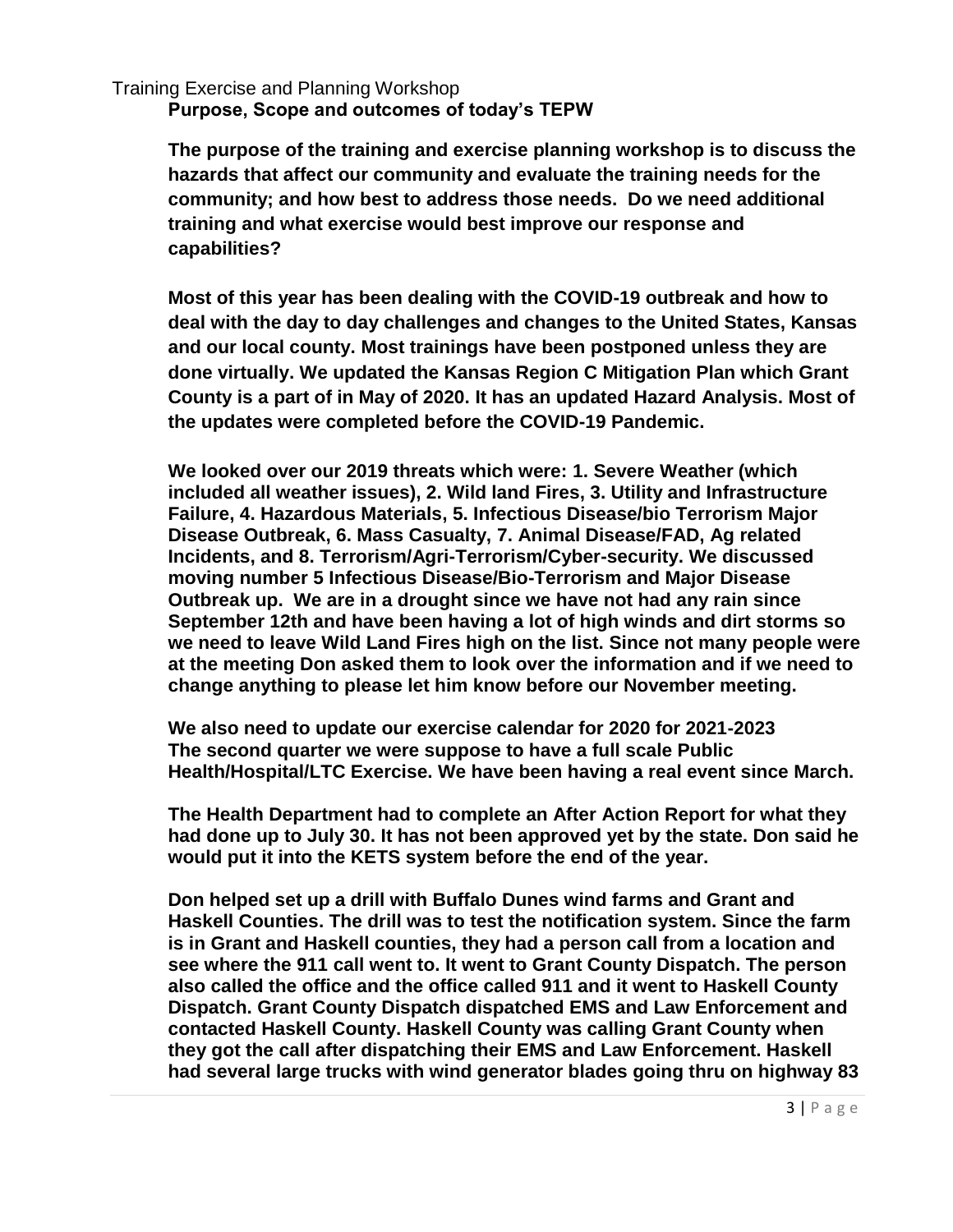**so it slowed down their response. Grant County Units got there about 15 minutes before Haskell County. Since it is such a remote location both counties procedure is to call the other county and dispatch from both. This was a very good useful drill for updating procedures.**

**Don said we might should look at develop plans for a full scale Drive thru Point of Distribution (POD) for when the COVID-19 vaccine comes out.**

**Darcy said the Hospital had an Active Shooter table top at the hospital this year.**

**We discussed moving the 2020 exercises to 2021. If our members would look over the exercise calendar and if they would like to do an exercise or would like to see something other than what we have set up please let us know so we can make changes before we submit our final paperwork.** 

| 2021                  |                   |                                                              |
|-----------------------|-------------------|--------------------------------------------------------------|
| <b>First quarter</b>  | Workshop          | <b>Winter Storm</b>                                          |
| <b>Second Quarter</b> | <b>Full Scale</b> | <b>Public Health/Hospital Exercise/LTC</b>                   |
| <b>Third quarter</b>  | <b>Table Top</b>  | <b>Active Shooter</b>                                        |
| <b>Fourth quarter</b> | Workshop          | <b>TEPW</b>                                                  |
| 2022                  |                   |                                                              |
| <b>First Quarter</b>  | <b>Full Scale</b> | <b>Public Health/Hospital Exercise/LTC</b>                   |
| <b>Second Quarter</b> | <b>Functional</b> | <b>Active Shooter</b>                                        |
| <b>Third Quarter</b>  | <b>Table Top</b>  | <b>HazMat</b>                                                |
| <b>Fourth Quarter</b> | Workshop          | <b>TEPW</b>                                                  |
| 2023                  |                   |                                                              |
| <b>First Quarter</b>  | <b>Table Top</b>  | <b>Public Health/Hospital Exercise/LTC/LEPC</b>              |
| <b>Second Quarter</b> | <b>Table Top</b>  | <b>Cyber-security/Utility Infrastructure</b><br>failure/Coop |
| <b>Third Quarter</b>  | <b>Full Scale</b> | HazMat/Rural Trauma/Chemical Spray rigs                      |
| <b>Fourth Quarter</b> | Workshop          | <b>TEPW</b>                                                  |

# **We will finish up the TEPW at the November meeting to give members time to review the information.**

Upcoming training-State Trainings postponed-Most counties have received the new 2020 Emergency Response Guide (EPG) books. Don is updating his Hazardous Awareness class to reflect the new changes. He will be setting up classed for responders. He has had request from 3 other counties. If it is a refresher class it runs about 2 hours. If it is a class for new people it takes around 4 hours.